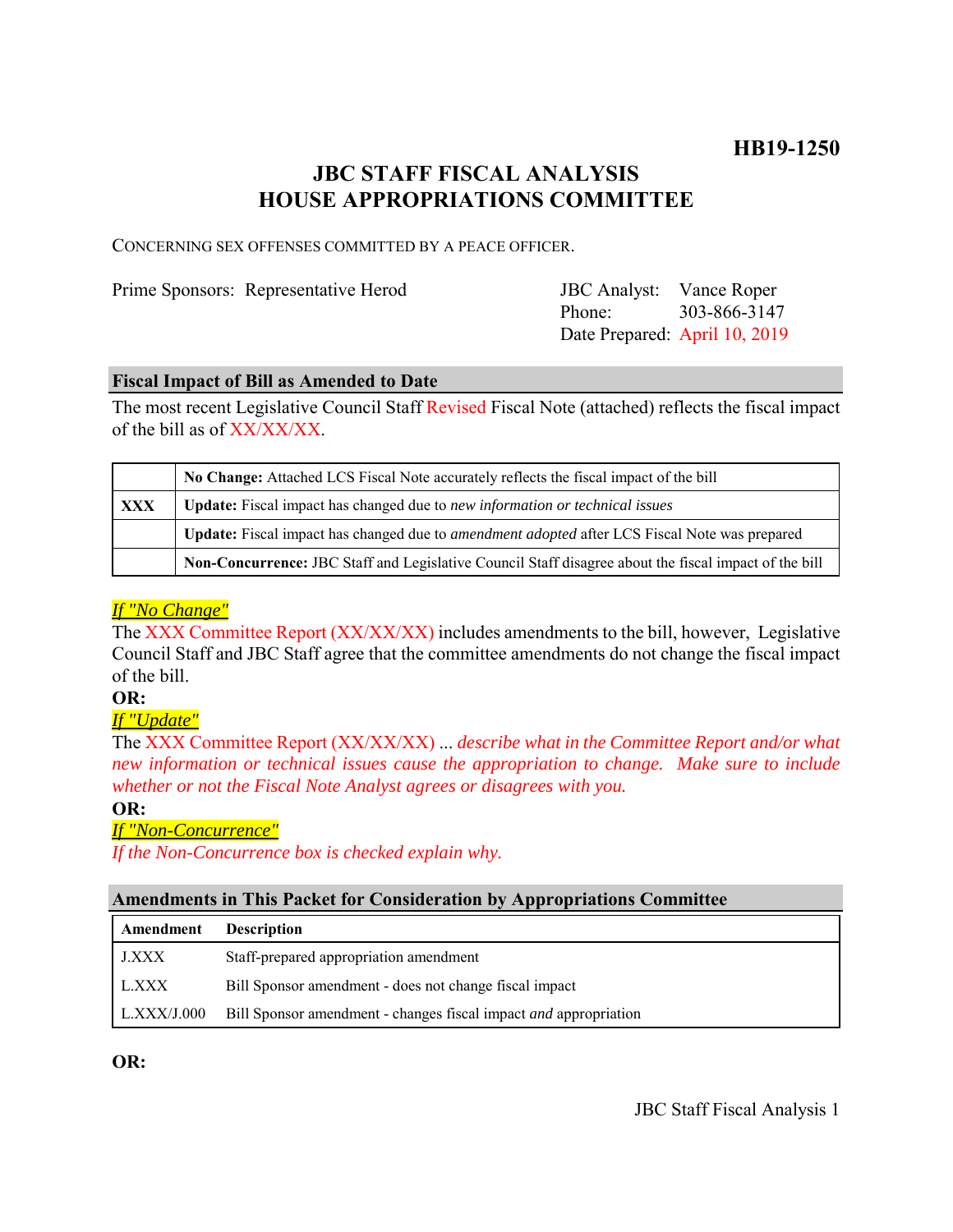#### **Amendments in This Packet for Consideration by Appropriations Committee**

**Amendment Description**

None.

### **Current Appropriations Clause in Bill**

The bill requires but does not contain an appropriation clause.

#### **OR:**

The bill includes an appropriation clause that...

#### **OR:**

The bill includes an appropriation clause that *(describe its deficiency).*

#### **OR:**

The bill neither requires nor contains an appropriation clause for FY 20XX-YY.

### **Description of Amendments in This Packet**

**J.00X** Staff has prepared amendment **J.XXX** (attached) to add a provision appropriating a total of \$ to the Department of for FY 20XX-YY, including \$ General Fund and \$ cash/reappropriated funds from \_\_\_\_\_\_. This provision also states that the appropriation is based on the assumption that the Department will require an additional YY.Y FTE <and/or the Department will receive  $\S$  federal funds to implement the act>.

# **OR:**

**J.00X** Staff has prepared amendment **J.XXX** (attached) to change the existing clause to appropriate....

#### **OR:**

**L.00X** Bill Sponsor amendment **L.XXX** (attached) ...

#### **OR:**

#### **L.XXX and J.YYY**

Bill Sponsor amendment **L.XXX** (attached) ...

#### **Points to Consider**

#### *Subheading*

1. List the points to consider. **OR:** None.

Use subheadings from Chapter 11, Appendix C of Training Manual: *General Fund Impact Future Fiscal Impact Revenue Source Related Budget Information*